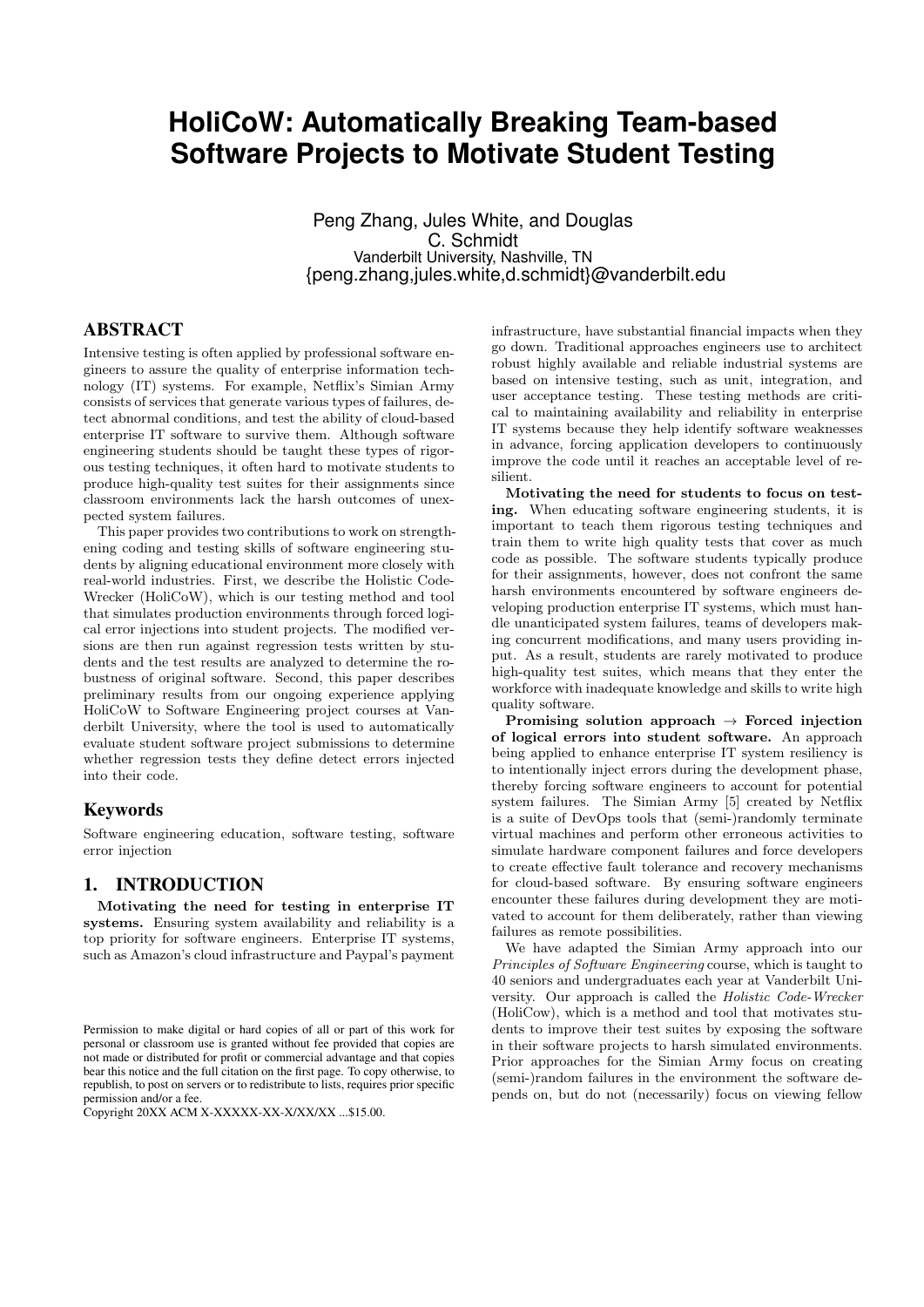software developers as part of the Simian Army. In teambased class projects, however, teammates often make logical errors and misuse methods written by other team members, which motivates the need for creating test suites that ensure the project software is resilient and thoroughly tested.

HoliCoW simulates the process of software developers making mistakes and automatically inserts carefully-crafted logical changes into student code via an iterative series of error injects. Each logical change (such as changing a  $\degree \leq \degree$  conditional statement to " $\langle$ ") is designed to produce no compilation errors, but instead create a logically modified program that is incorrect with respect to the original specification. The test suite produced by the student(s) for the software project is then run to see if the injected logic errors are detected. If the tests fail, the students have sufficiently covered that potential logical error. If the tests pass, the test suite is not sufficiently robust.

The remainder of this paper is organized as follows: Section 2 discusses background and related work; Section 3 gives an overview of HoliCoW and describes how we are applying it to motivate our software engineering students to produce better test suites and higher quality software; and Section 4 presents concluding remarks and outlines future work.

# 2. BACKGROUND & RELATED WORK

The Simian Army and regression testing are the inspirations behind our research on HoliCoW. This section briefly explores the key points of each and how they play different roles in strengthening systems.

# 2.1 Simian Army

The Simian Army [5] is a suite of DevOps tools developed and used by the popular subscription service Netflix increase the resilience of their cloud-based systems by motivating their software engineering teams to prepare for inevitable runtime anomalies [3]. These tools randomly induce failures to Netflix's development environments in real time, ranging from shutting down a single hardware component (Chaos Monkey) to bringing down an entire region of multiple data centers (Chaos Kong). The goal of the Simian Army is to enhance user experience by increasing reliability and availability of cloud-based applications and services since actual failures in production deployments of the Netflix cloud are handled by applications and system infrastructure in the same manner as cases of the injected failures since developers have already encountered and remedied them throughout the software system lifecycle.

# 2.2 Regression testing

Regression tests allow developers to discover bugs and errors in early phases of the software lifecycle, when it is less costly to make corrections. Each unit test in a regression test suite targets a particular method, given which a set of desired inputs to produce corresponding output(s). These tests should cover all logical pieces of the code, including but not limited to sequential statements, branching, and looping conditionals. Generally, the more comprehensive the unit tests are in a regression test suite, the more resilient the application is to runtime errors [4]. Test coverage tools are often used in cases of larger code bases to report the percentage of logic covered by the tests. Most coverage tools, such as Istanbul (github.com/gotwarlost/istanbul), can also help identify which lines of code are not covered by unit tests.

The primary difference between the usage of Simian Army and regression test suites is that the former utilizes external components (such as the hardware and/or middleware) to target weaknesses in cloud-based systems, where as regression testing focuses more on the internal soundness of a software by predicting possible invalid user inputs and operations. Real-world engineers embrace failures exposed by both techniques and thrive on the lessons learned from discovering the weaknesses in their systems [1]. Education environments, however, often fail to motivate the utility of both these techniques since classroom settings are traditionally not well-equipped to emulate a production software environment due to the following reasons:

- Students do not encounter users who subject software to a wide range of use-cases (both anticipated and unanticipated)
- Students often work on isolated projects that lack other team members who accidentally misuse or inject errors into the source code.
- Many students have not been exposed to production software experience, which makes it hard to predict possible cases that could crash their solutoins.
- Instead of utilizing code coverage tools as proper leverage, students may misapply them by performing partial testing, yet still receive high-percent code coverage reports [2].

Although schools are increasingly involving software engineering students in more realistic projects, the emphasis is typically on creating apps rather than systematically producing effective test cases.

# 3. OVERVIEW OF THE HOLISTIC CODE-WRECKER (HOLICOW)

As described in Section 1, the goal of HoliCoW is to motivate students to write more comprehensive test suites by placing their code in a harsh production environment that is representative of a professional development team with actual users. The primary technique employed by the Holi-CoW tool is to inject logical errors that produce no compilation errors into the code, but can help pinpoint inadequacies in test suites. The workflow of the tool is shown in Figure 3 and summarized below:

- Locate each possible logical error injection point in the source code written by students, including (but not limited to) variable intialization, branching statements, and looping iterations.
- Randomly modify vulnerable statements found above, e.g., by changing variable values or tweaking branching and/or looping conditions. These modifiations do not affect the compilation of the software, just the correctness of its runtime execution.
- Run the same original unit tests for each modified version to examine the test results. Test suites that are well-written should continually detect fails as a result of the errors injected into the source code.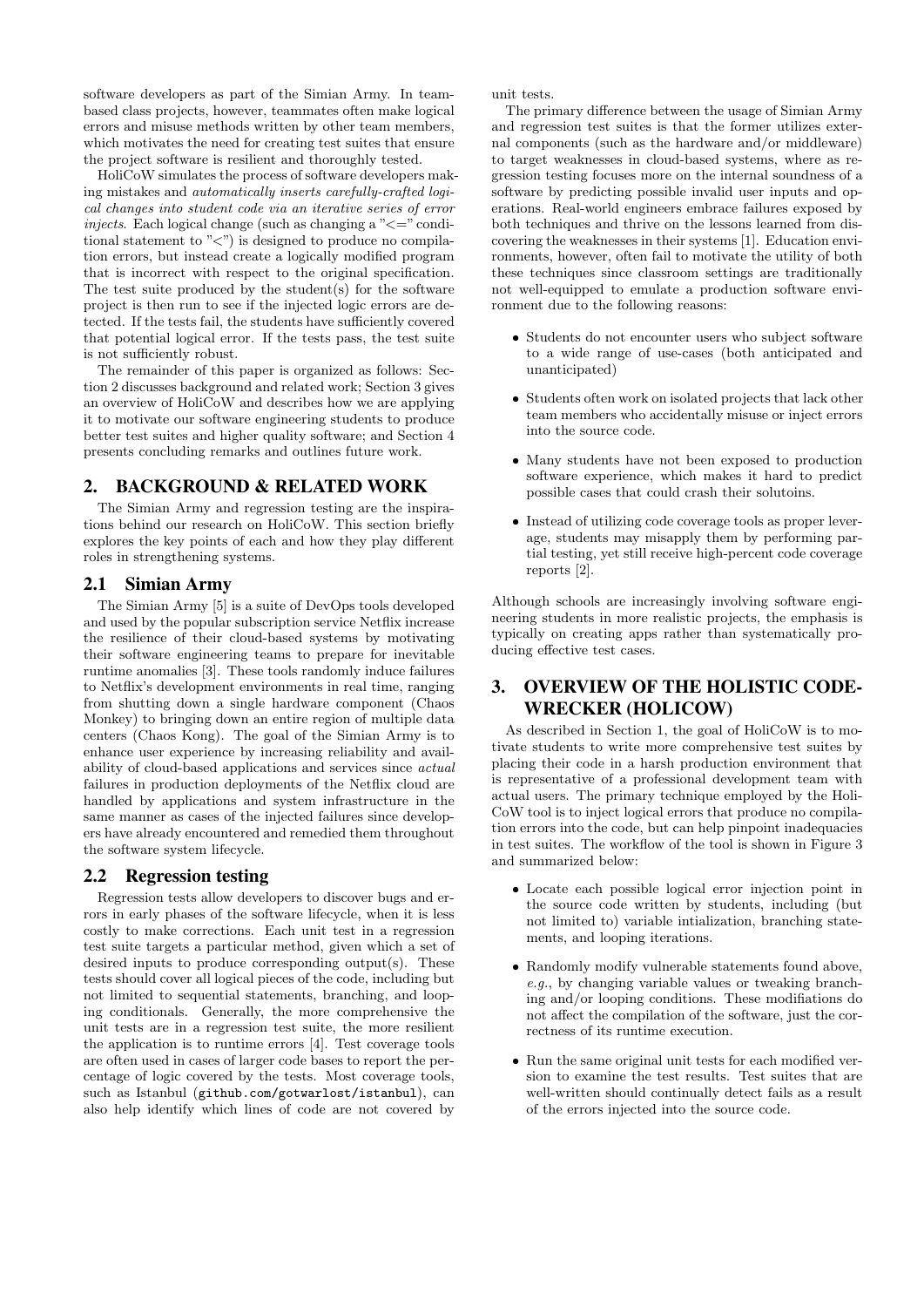

Figure 1: The Workflow of HoliCoW

• After errors are inserted and tests run, output results pinpointing the changes made that do not result in any test failing.

The remainder of this section describes the structure and functionality of HoliCoW and then explains how HoliCoW is being applied in our Principles of Software Engineering course at Vanderbilt University.

### 3.1 The Structure & Functionality of HoliCoW

HoliCoW is written in JavaScript and NodeJS and provides a command-line tool that uses regular expressions to match given source code against a set of code patterns deemed vulnerable to logical errors. After finding such matches, the tool automatically modifies these patterns to create new versions that introduce off-by-1 errors and runs the given test suite, observing whether these errors are captured as expected.

Table 1 shows a subset of the changes that applies to student code that was written in NodeJS as simply a function that displays the amount of change a cashier should return to the buyer, e.g. after a transaction is made at a grocery store. The input to the function are price of the purchased

Table 1: Subset of Statements HoliCoW Altered

| Original Code                         | Modified Version                                 |
|---------------------------------------|--------------------------------------------------|
| if $(totalCash[1] < change)$          | if $(totalCash[1] \leq \text{change})$           |
| if (current Change $> 0$ )            | if (current Change $\geq$ = 0)                   |
| if ${\rm (parseInt(change*100) < 0)}$ | if $(\text{parseInt}(\text{change*100}) \leq 0)$ |

item and two separate arrays containing the amount of each type of bills and coins in the cash drawer and the payment from the buyer, respectively. The function is expected to produce an array output consisting of each type and amount of change returned to the buyer or display appropriate messages to the cashier.

For this sample program, HoliCoW automatically applies minor changes to the if conditions in the original source code and runs the original unit tests, written in MochaJS, against each modified version.<sup>1</sup> Istanbul, a code coverage tools reports 100% coverage on all unit tests, but all unit tests pass when run against the third modified version.

Upon further examining the original source code, the change in version v3 is more efficient because it breaks out of a for

<sup>1</sup>Due to limited space, the unit test results are not shown here.

loop containing the if statement at the most opportune time. This example shows a simple proof-of concept to illustrate how HoliCoW combines unit testing and code coverage and provides interesting insights into correctness of code, as well as the coding style of a software developer.

HoliCoW is a complementary approach to other techniques that can also be used to measure test suite quality, such as code coverage. As part of the HoliCoW testing process, test coverage is also measured to provide students as additional feedback on their code. The possible outcomes are categorized into the three distinct classes described below.

#### *A. 100% code coverage and no modified versions pass all unit tests.*

Class A is the most desirable outcome of an application because the unit tests cover all the logical pieces of the source code under test, and modified versions of well-written code are expected to fail the tests, therefore, source and test files falling into this category should be given more confidence in its correctness.

#### *B. Less than 100% code coverage and some modified versions pass all unit tests.*

Although a less desirable outcome, Class B is the most common case in student code. HoliCoW thus gives students better intuition into how to improve the unit tests to cover all logic in the source code. In particular, the logical errors that HoliCoW injected and passed the test cases provide direct examples of how a simple programming mistake by themselves or another developer could break their code. These logical flaws identify specific section(s) of code that were neglected in the test suite.

#### *C. 100% code coverage and some modified versions pass all unit tests.*

Class C is the most interesting category and also inspires future research experiments. If the test suite covers 100% of the software logic, but HoliCoW is still able to inject a logical flaw that passes the test suite, then some fundamental issues or questions must be raised regarding the code, e.g., are there still potential bugs in the original software uncaptured by the test suite? If not, then it may identify some underlying issue centering on code efficiency and effectiveness, which deserves more attention than writing test cases for an application in educating software engineers. A series of questions can be asked to help students discover the weakness in their coding style, e.g.. Could the original code be written more efficiently through delayed variable declaration or precise branching/looping conditions or is there redundant or extraneous variables or logic?

## 3.2 Observations from Applying HoliCoW in **Practice**

HoliCoW is employed in our student software projects as part of the assignment specification. Students are told that their assignment will be run through the HoliCoW code modification tool and automatically have 1,000s of logical flaws injected into their code. Initial results (which we are currently rigorously and statistically validating) from applying HoliCoW to software projects in our Principles of Software Engineering course are summarized below.